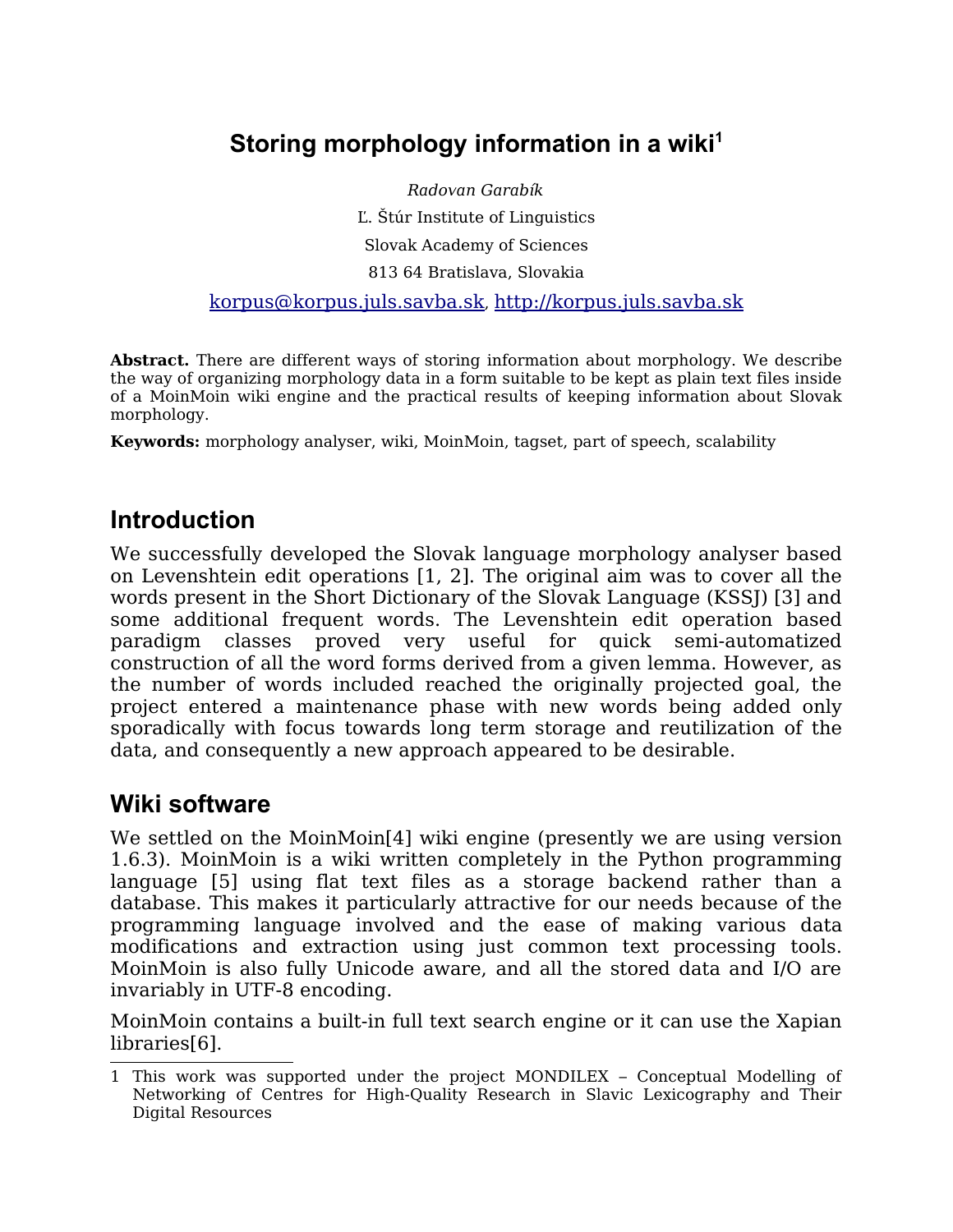MoinMoin can be extended by writing macros or plugins – in particular, we extended the default parser to display the morphology tags in better humanreadable forms (with explanation of different grammar categories), while keeping the original data intact and in a terse form suitable for computerized parsing.

MoinMoin also supports XML-RPC access to the data, a feature that can be potentially interesting in view of eventual integration of the database into external linguistic resources.

Our MoinMoin server runs on a modest Intel Pentium 4 server with 2 GB of RAM, two IDE disks assembled into a RAID 1. The operating system is GNU/ Linux (Ubuntu Hoary) and the wiki data is kept on a ReiserFS filesystem.

### **Data structure**

Although the primary purpose of the wiki is to keep the data for the automatized NLP processing purposes, we still aim for the data to be useful also as a reference database for dictionary-like queries, and therefore the design of the pages is made with this goal in mind.

The basic unit of the wiki data is called a page (using MoinMoin terminology). Each page contains data pertaining to one lexeme, i.e. a lemma with full paradigm and morphology annotation. Each page name is equal to the lemma taking into account common capitalization of words in Slovak (proper nouns)<sup>[2](#page-1-0)</sup>. In the case of lexical homonymy, pages are named by the lemmas with the part of speech tag attached in parentheses $^3$  $^3$ .

We strived to keep the page structure to be both human-readable and human-editable as well as being easy to parse automatically.

The page body has a form like this:

<span id="page-1-0"></span><sup>2</sup> An important point, because by design the final morphology analyser disregards the capital letters and gives all the lemmas in lowercase.

<span id="page-1-1"></span><sup>3</sup> E.g. mat (V) for a verb, mat (S) for a noun.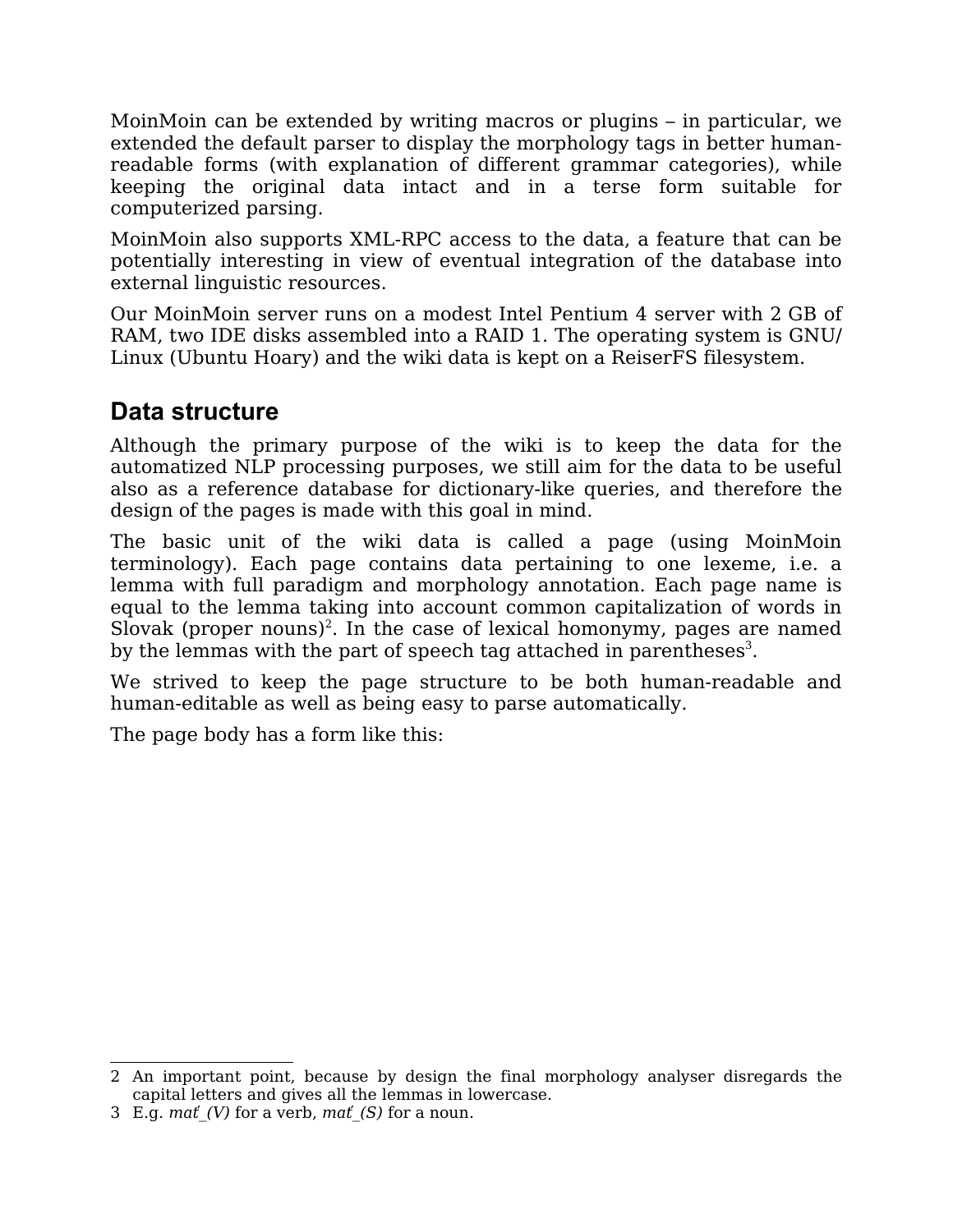| $==$ Lema $==$            |
|---------------------------|
| ucho                      |
|                           |
| == Paradigma ==           |
| SSns1: ucho               |
| SSns2: ucha               |
| SSns3: uchu               |
| SSns4: ucho               |
| SSns5: ucho               |
| SSns6: uchu               |
| SSns7: uchom              |
| SSnp1: uši, uchá          |
| SSnp2: úch, ušú, uší      |
| SSnp3: ušiam, uchám       |
| SSnp4: uši, uchá          |
| SSnp5: uši, uchá          |
| SSnp6: uchách, ušiach     |
| SSnp7: ušami, uchami      |
|                           |
| [[Kategória:Substantíva]] |
|                           |
|                           |

Text 1: Example of a wiki page (lemma ucho).

The page body contains several sections. The first one is the Lema, which contains just one word, the lemma. Then the Paradigma section follows, containing the inflectional paradigm spelt out in full. For each grammar category there is one corresponding line, with the morphological tag separated from the form by a colon (:). Alternative forms per one grammar category can be either given on a separate line, or on the same line, separated by a comma (,). At the end of a page there is the part of speech category the described word belongs to.

#### **Homonymy**

We are talking here about the basic homonymy only, where lemmas for two different words (two different parts of speech) are identical. The other forms of homonymy (inflectional) are automatically taken care of by keeping the homonyms under their corresponding lemmas and morphology tags.

In case of part of speech homonymy, we create a special disambiguation page linking to all the possible lemmas.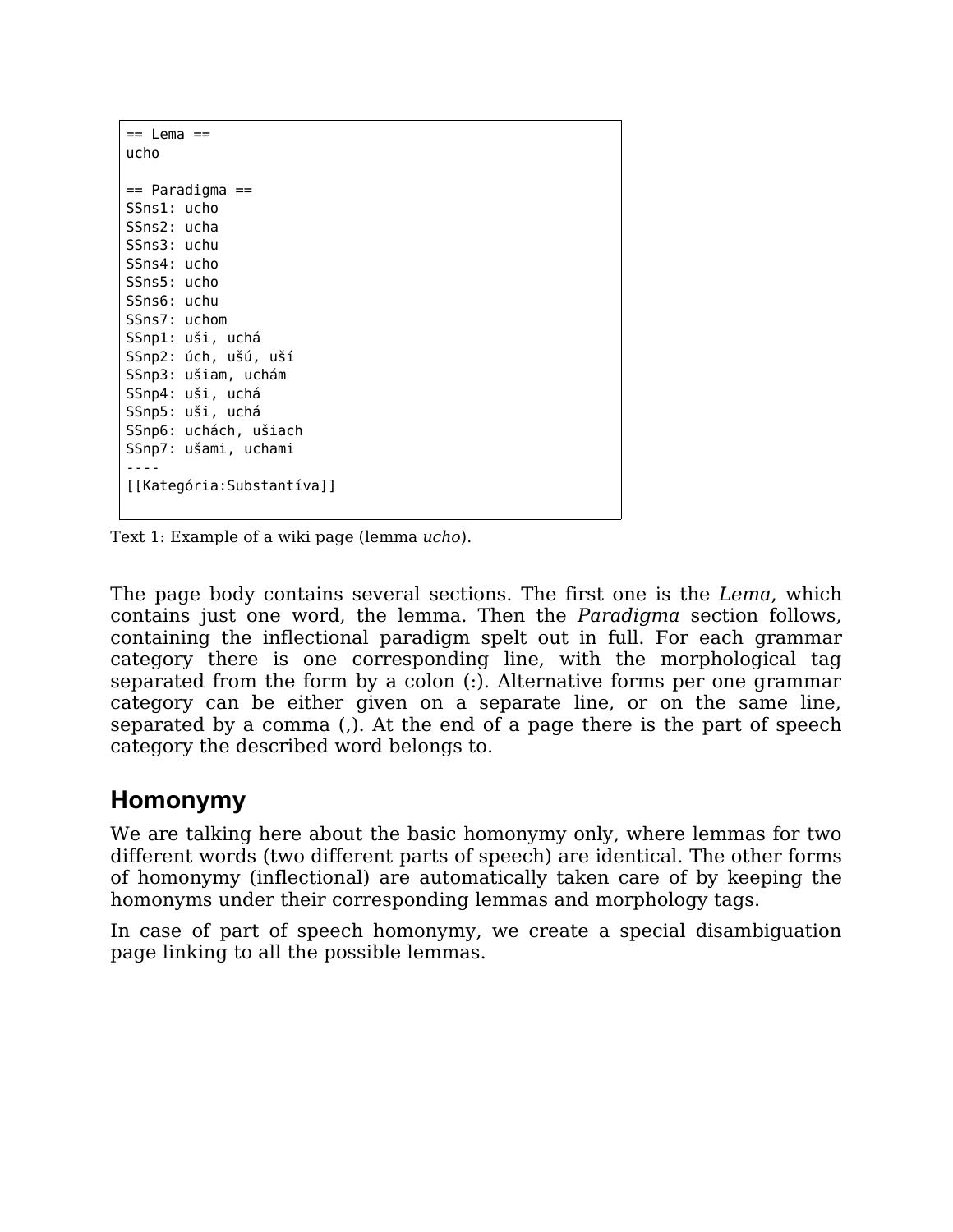```
== Lema ==
mať
== Pozri ==
[[mať_(S)]] [[mať_(V)]]
----
[[Kategória:Dezambiguácia]]
```
Text 2: Example of a disambiguation wiki page (lemma *mat*).

# **Reflexive verbs**

In Slovak, reflexive verbs [7] are marked by a special separate morpheme sa/si, which is separated from the verb and has relative freedom of movement around the verb<sup>[4](#page-3-0)</sup>. As there exists a reflexive/non-reflexive dichotomy (i.e. reflexive verbs almost always have their non reflexive counterpart), we decided to keep only the non reflexive parts in the dictionary, without the sa/si pronoun. Several singular cases of reflexive verbs without a meaningful standalone non-reflexive counterpart (smiať sa, báť sa, uvedomiť si, čudovať sa) do not pose any problem – the missing sa is confusing only for the uninitiated users.

Traditionally, sa and si are called "reflexive pronouns" if semantically there is a discernible action performed on the agent (i.e. they can be seen as contractions of personal pronouns seba and sebe), otherwise they are considered to be a part of a verb. This is just a convention – we could denote them equally good as particles, indeed this is how they are sometimes classified in the traditional Czech grammars. We simplified our task by assigning the sa and si a special morphology tag **R**, regardless of their semantic use.

## **Part of speech distribution**

Currently, the wiki contains 77567 entries. Categorised by the POS type, we have the following distributions:

<span id="page-3-0"></span><sup>4</sup> Unlike other languages, e.g. in Russian the reflexive pronoun/particle takes a form of a clitic inseparably bound to the verb.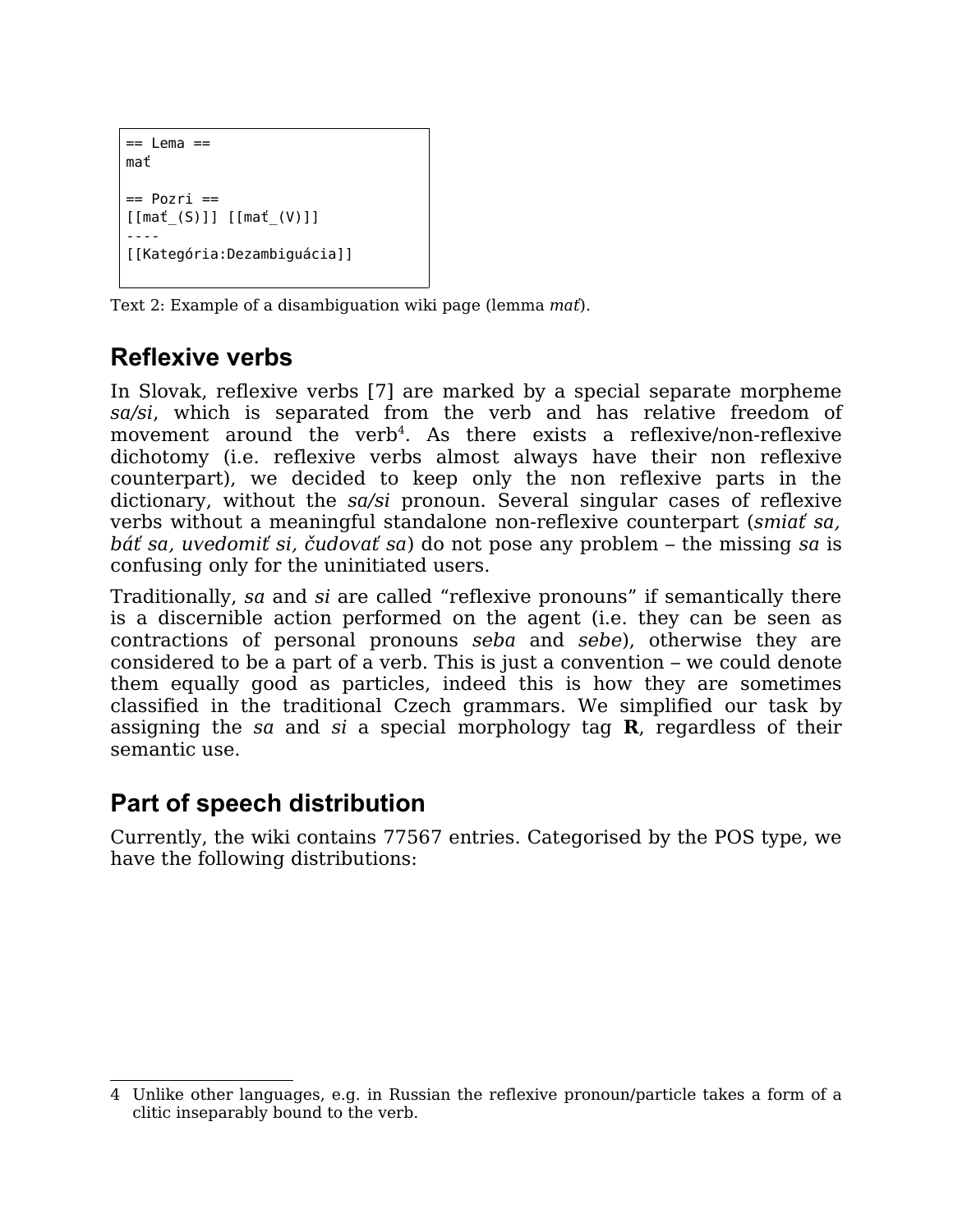| 28163 | verbs                                     |
|-------|-------------------------------------------|
| 26061 | substantives                              |
| 13100 | adjectives                                |
| 5069  | adverbs                                   |
| 1297  | abbreviations                             |
| 1104  | participles                               |
| 656   | interjections                             |
| 369   | particles                                 |
| 369   | pronouns                                  |
| 311   | numerals                                  |
| 123   | prepositions                              |
| 110   | conjunctions                              |
| 72    | citation elements <sup>5</sup>            |
| 26    | part of multiword expression <sup>6</sup> |
| 2     | sa/si                                     |
| 1     | $by^7$                                    |
| 716   | disambiguation pages                      |

Table 1: Distribution of parts of speech

## **Scalability**

As the total amount of entries in the database reaches tens of thousands, with the possibility of growth up to several times the number, it is important to achieve reasonable scalability of the wiki engine. Since the MoinMoin stores each page in its own directory and all the directories are stored under one parent directory, it is important for the underlaying file system to be able to cope with many thousands of entries per directory. All the major modern Linux file systems [8] have no problems with this usage pattern. Probably the best filesystem for these purposes at the moment is ReiserFS, which also has other convenient features such as tail-packing to conserve disk space, since the files used by the backend storage are predominantly way below file system block size. The total size of our data is 1.2 GB of disk storage.

<span id="page-4-0"></span><sup>5</sup> "Citation element" is a foreign language word appearing in Slovak text, e.g. most often in book or movie names, or French or Latin quotations. In our wiki, only a few such words are included.

<span id="page-4-1"></span><sup>6</sup> Used to mark standalone morphemes that are a part of multiword expressions – these are in fact just a remnant of our tokenization.

<span id="page-4-2"></span><sup>7</sup> Special conditional morpheme, traditionally classified as a particle.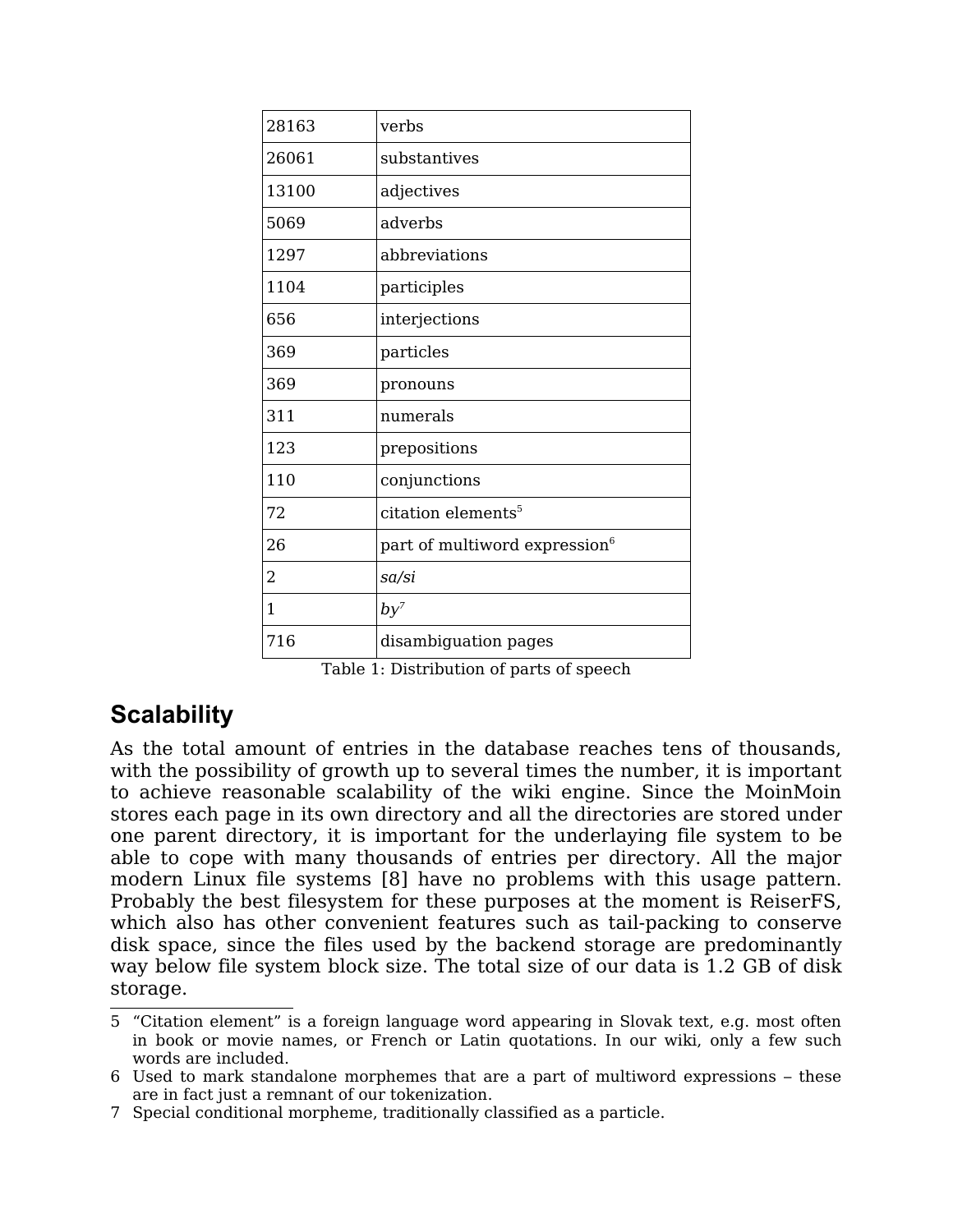Basic usage works well, and direct searching for a lemma, page editing, revision history and similar actions are performed without noticeable delays. However, the built-in full text search engine is unable to cope with the amount of data. Basic searches for an inflected word form typically take many long minutes of 100 % CPU utilization. After the switch to the Xapian search engine, the search for a word form is instantaneous. However, other features that depend on the number of pages are difficult to use, e.g. displaying all the pages in one category takes several minutes (much of the time is not due to searching, but to formatting such a huge number of links).

### **Usage**

The wiki can be used directly as a reference dictionary of inflectional data. However, we are using it mostly as a source of data for a morphology analyser, transforming the data from the wiki into constant database tables [9] for quick retrieval, further independent of the wiki software.

We also convert the data into a nicer looking format for the DICT server (RFC 2229) [10] for a quick web-based search, integrated with several other Slovak language dictionaries.

### **Conclusion**

Storing rich morphology information on the level of tens of thousands of words into a MoinMoin wiki based system is viable, as long as special care is taken not to use features that scale badly with increasing number of pages such as Category pages – in our wiki containing just a static description of each part of the speech category, not the list of all pages belonging to a given category. The wiki is used as a source of data for various morphology related automatized tasks, as well as a source for a human-readable dictionary of Slovak morphology.

### **References**

- 1. Garabík, R. (2006). Slovak morphology analyzer based on Levenshtein edit operations. In: Proceedings of the WIKT'06 conference, pp. 2—5. Bratislava, Slovakia.
- 2. Левенштейн, В. И. (1965). Двоичные коды с исправлением выпадений, вставок и замещений символов, Докл. АН СССР, 163, 4, pp. 845—848.
- 3. Krátky slovník slovenského jazyka. Ed. M. Považaj. Veda, Bratislava, 2003.
- 4. [http://moinmo.in](http://moinmo.in/)
- 5. [http://www.python.org](http://www.python.org/)